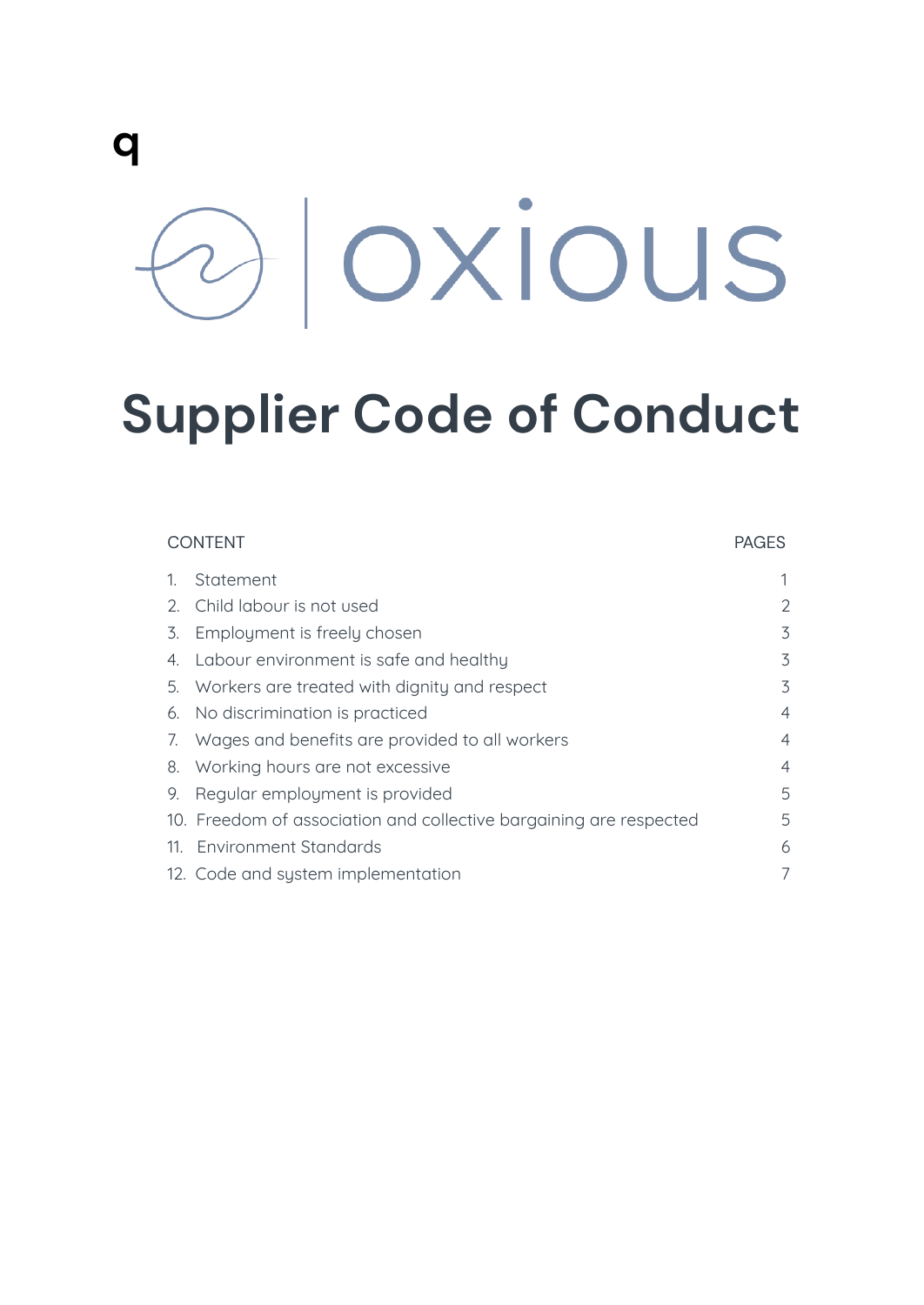### **designs**

#### **1. Statement**

At Oxious B.V. we value honestu and transparency. We are all responsible for the planet we live on and the world's resources that we use. This includes certain social and environmental responsibilities in our supply chain that are at the top of our list of priorities.

Our aim is to encourage responsible manufacturing. We wish to ensure that working conditions are lawful and safe and do not fall below basic standards, that no forced or child labour is employed and that workers are given fair and humane treatment. At all times we want to keep our integrity while operating on an international level. For this reason, we have our Supplier Code of Conduct.

Oxious B.V. supplier and their subcontractors are required to demonstrate compliance with our Code of Conduct. Oxious B.V.'s commitment is to only do business with suppliers that share its dedication to fair and safe labour practices and observe environmental conscious practices in the locations where they operate. The supplier - LOOMS TEKSTIL, located in Denizli, Turkey -, produces hammam towels for Oxious B.V. which is based in the Netherlands. Supplier is responsible to ensure that this Supplier Code of Conduct is implemented and adhered to by its own factory and its subcontractors.

This Code of Conduct clarifies and lays down the minimum standards Oxious expects each factory to meet. It will be subject to regular improvements, and we encourage Supplier and its subcontractors to continuously improve their fair and safe labour and environmental practices. Since no code can be all inclusive, suppliers must ensure that no abusive, exploitative conditions and environmentally unfriendly practices or unsafe working conditions exist at the facilities where Oxious B.V. products are manufactured.

Supplier and its subcontractors are expected to implement the Code by:

- Communicating this code to all employees so that they are aware of their rights and obligations.
- Keeping and maintaining employment records.
- Providing information concerning their operations.
- Permitting workplace inspections.
- Making sure that under no circumstances employees get to suffer disciplinary action, dismissal or discrimination.

Oxious B.V. will facilitate the implementation of the Code of Conduct by:

● Assigning a responsible person(s) from LOOMS TEKSTIL to oversee and support the code's execution.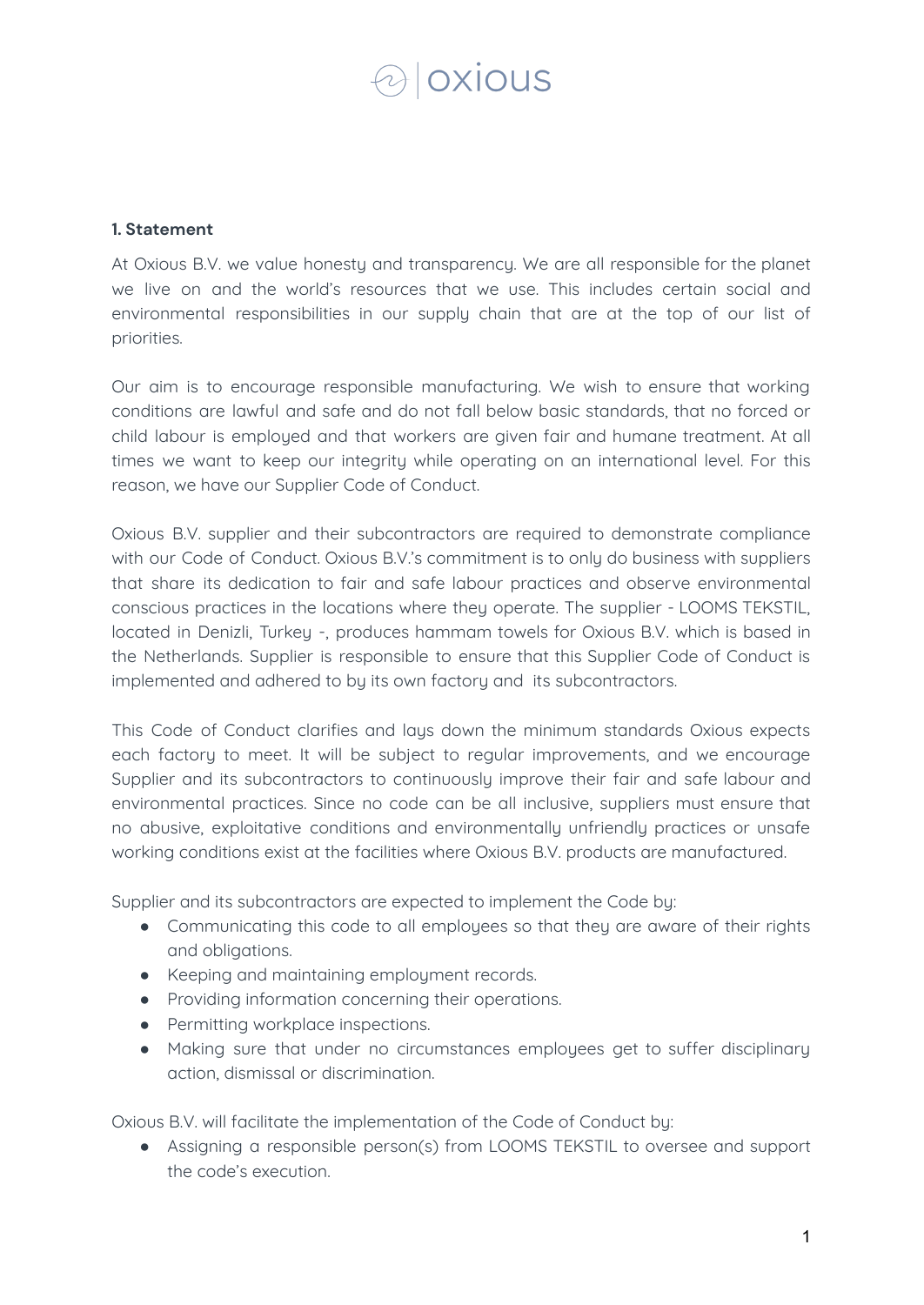### oxious

- Integrating the code into our company's philosophy.
- Enforcing the code as a condition of all contracts.
- Periodically reviewing the code's operation and success.

Any breach of the code will be met with the following actions:

- Recognizable and unmistakable violations of the code will be ceased immediatelu.
- Where a corrective action can be reasonably expected, parameters and a time frame for implementation will be set.
- Supplier and its subcontractors who are found to be committing the same violation of the code on more than one occasion will be considered for dismissal.

At Oxious B.V., we believe that by working together to see these standards enforced, our company and business partners in the value chain can help achieve a genuine improvement in the lives of working people around the world and the communities in which they live.

Questions about this Supplier Code of Conduct should be addressed to: Loes Stapper – Operations manager, at Oxious B.V. in The Netherlands. Contact details: loes@oxious.com / +31 6 38300600

#### **2. Child labour is not used**

2.1 LOOMS TEKSTIL nor its sub-contractors will not use or support child labour in manufacturing products.

2.2 Factories must only employ workers who meet the applicable minimum legal age requirement of at least 15 years of age, unless exceptions recognized by the ILO (International Labour Organization) apply. This specified age shall not be less than the age of completion of compulsory schooling.

2.3 All official documentation stating each worker's age must be available for review. In those countries where official documents are not available to confirm exact date of birth, factories must confirm age using appropriate and reliable assessment methods.

2.4 Young workers under 18 shall not be emploued at night or in hazardous conditions.

2.5 Supplier shall develop or participate in and contribute to policies and programme which provide for the transition of any child found to be performing child labour to enable her or him to attend and remain in quality education until no longer a child.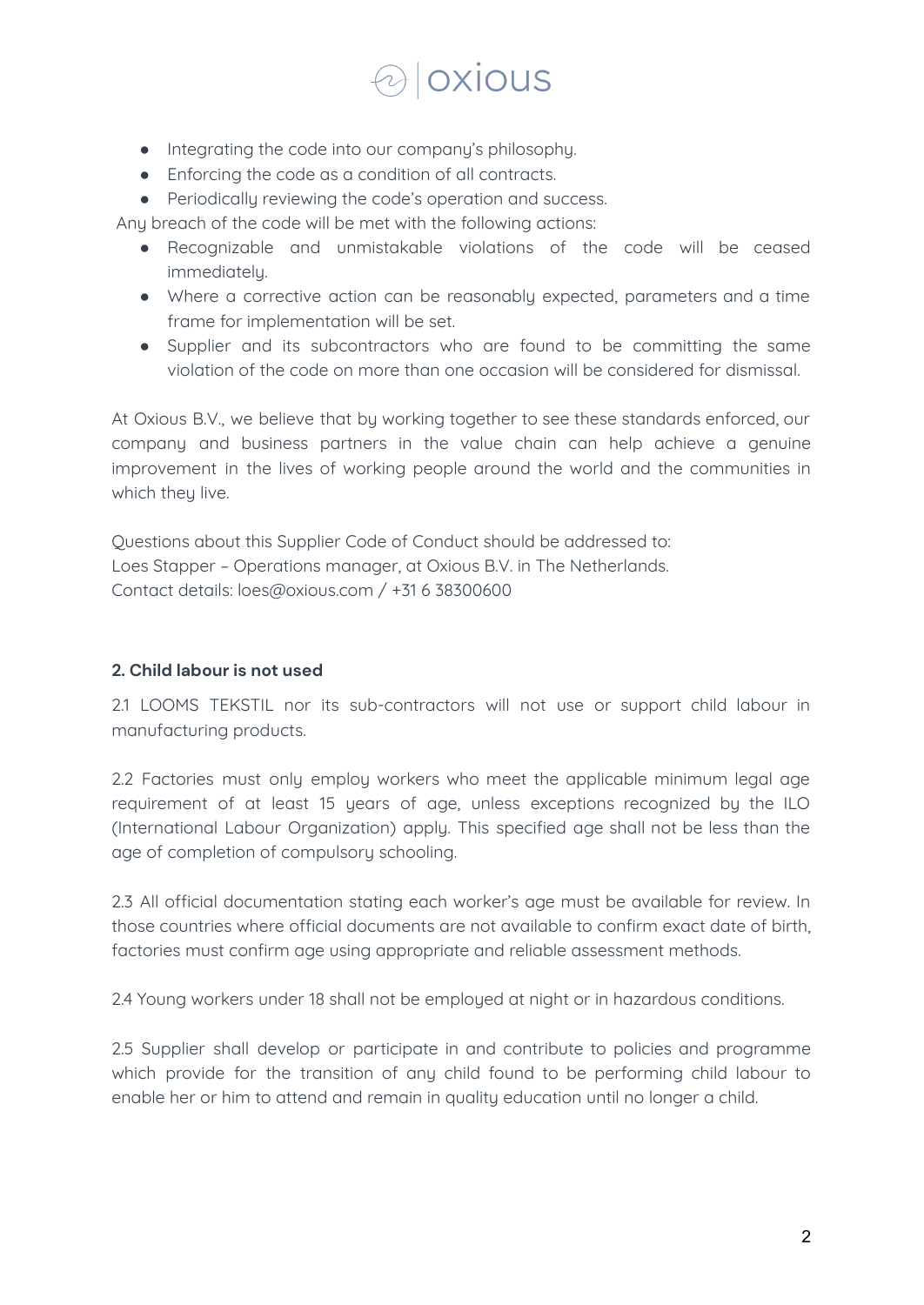### **Oxious**

#### **3. Employment is freely chosen**

3.1 The supplier nor its subcontractors will not use any form of forced labour throughout the supply chain. Forced labour is defined as prison labour, bonded labour, punishment or slave labour.

3.2 Employees are not required to lodge any type of deposits or hand over government-issued identification, passports or work permits as a condition of emploument.

3.3 Workers are to be free to leave the factory at all times and the freedom of movement of those who live in employer-controlled residences are not restricted.

3.4 Guards are only to be placed for normal security and protection reasons.

#### **4. Labour environment is safe and healthy**

4.1 The supplier nor its subcontractors will provide a safe and healthy work environment that meets all local laws to prevent accidents and injury to health arising out of, linked with, or occurring in the course of work or as a result of the operation of supplier' facilities. Supplier provides all required and appropriate workers compensation coverage in the event of injury or fatality.

4.2 Workers get adequate protection and shall receive regular and recorded training in operating machinery or hazardous materials. Such training shall be repeated for new or reassigned workers.

4.3 Hazardous materials must be kept in separate safe conditions.

4.4 Workers have access to dormitories and restaurants which must be kept in a clean and safe condition that meets local laws. Dormitories will have adequate sanitary facilities with running water. Factories must have adequate lighting and ventilation.

4.5 Workers must have adequate fire prevention and evacuation training. Fire Prevention equipment must be regularly maintained and be easily accessible in the factory and dormitory. Fire exits must be clear and accessible.

4.6 A set amount of employees will be trained in first aid.

#### **5. Workers are treated with dignity and respect**

5.1 The supplier or subcontractors are expected to treat workers with dignity and respect.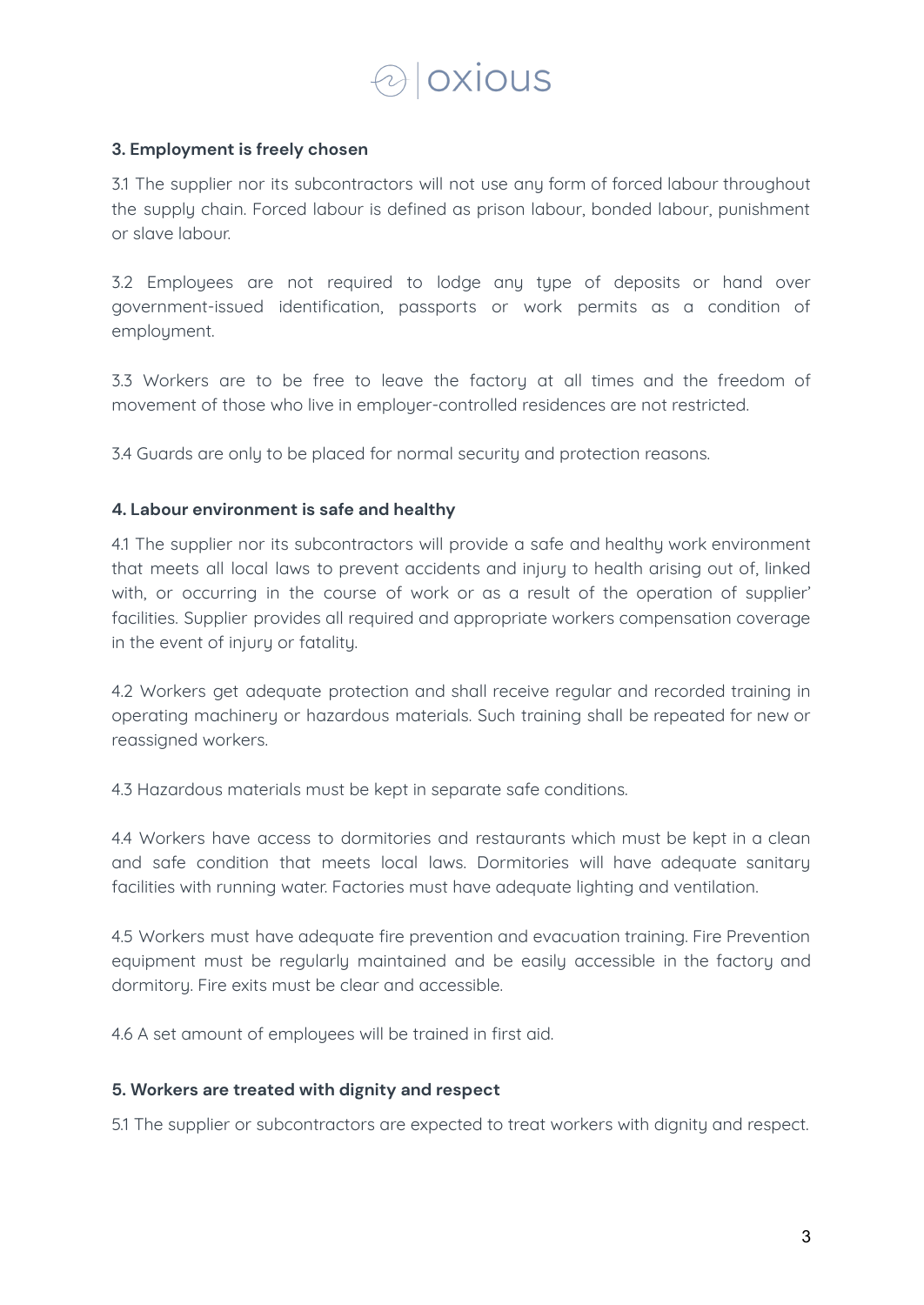### **loxious**

5.2 Physical or mental punishment and cruelty are not allowed. Factories must not engage in or permit physical acts to punish or coerce workers, nor should they engage in or permit psychological coercion or any other form of non-physical abuse, including threats of violence, sexual harassment, screaming or other verbal abuse.

#### **6. No discrimination is practiced**

6.1 Factories should only employ workers on the basis of their ability to do the job, not on the basis of their personal characteristics or beliefs.

6.2 No person must be subject to any discrimination in employment, including hiring, salary, benefits, access to training, advancement, discipline, termination or retirement, on the basis of gender, race, religion, age, disability, sexual orientation, nationality, political opinion, social or ethnic origin, maternity or marital status.

6.3 Women and men shall receive equal remuneration for work of equal value, equal evaluation of the quality of their work and equal opportunities to fill all positions open.

6.4 Factories shall provide appropriate services and accommodation to women workers in connection with pregnancy, childbirth and nursing.

#### **7. Wages and benefits are provided to all workers**

7.1 The supplier and its subcontractors agree to comply with local laws and must pay employees at least the army wage required by local law, or the prevailing local industry wage (whichever is higher) based on the work performed. Wages should always be enough to meet basic needs and to provide some discretionary income. Dormitory or food costs will not be deducted from pay when calculating minimum wage requirements.

7.2 Supplier and its subcontractors must provide to employees all legally mandated benefits inclusive of annual leave and holidays as stipulated by law.

7.3 All employees must be paid regularly and on time. In addition to their compensation for regular hours of work, employees must be adequately compensated for overtime. Piece rate workers shall not be exempt from the right to overtime compensation.

7.4 All workers shall be provided with written and understandable information about their employment conditions, including wages and benefits, before they enter employment and about the particulars of their wages for the pay period concerned each time that they are paid.

7.5 Deductions from wages as a disciplinary measure shall not be permitted nor shall any deductions from wages not provided for by national law be permitted without the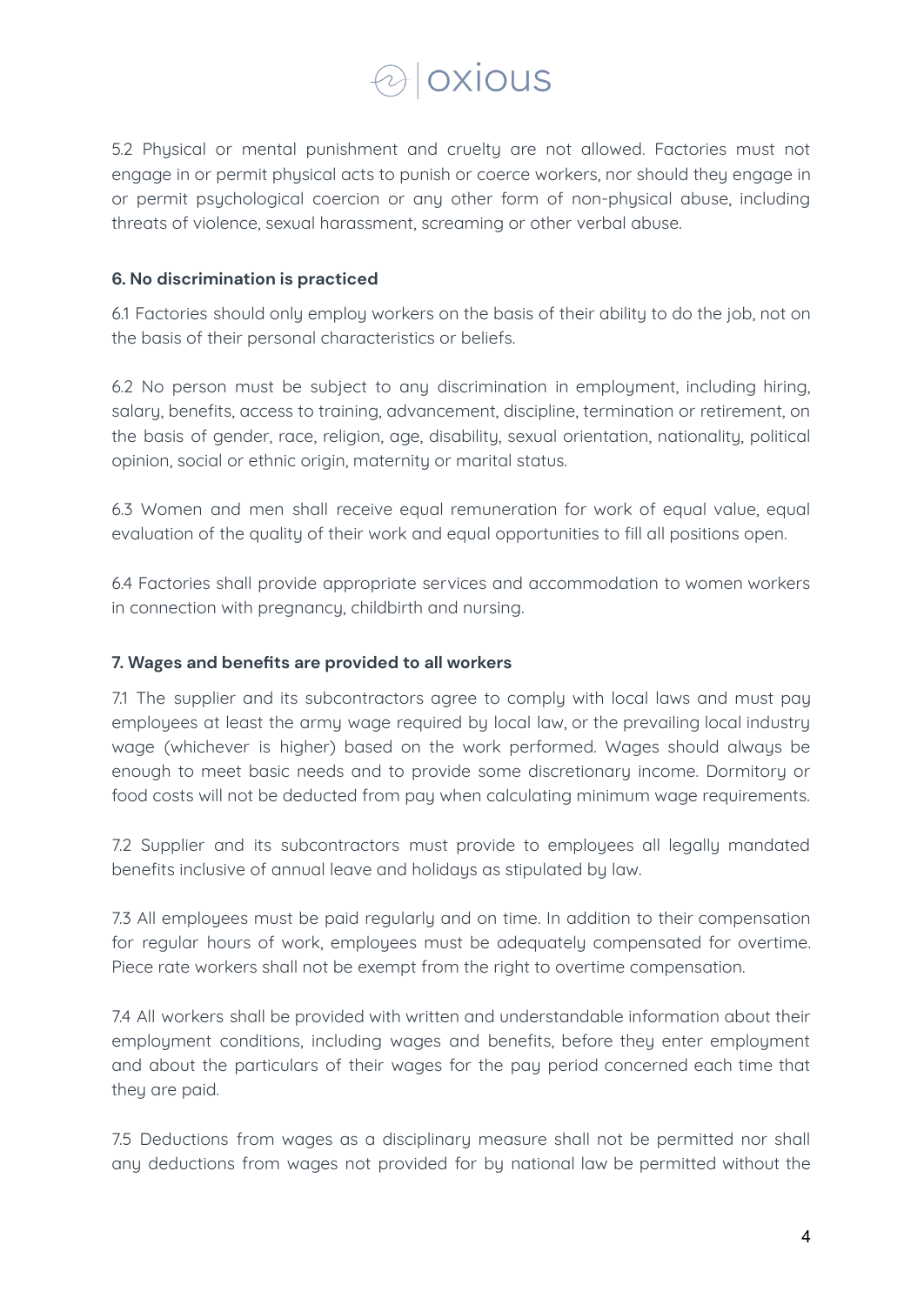### *A* | OXIOUS

expressed permission of the worker concerned. All disciplinary measures should be recorded.

#### **8. Working hours are not excessive**

8.1 Supplier and its subcontractors must ensure that regular working hours or overtime do not exceed the legal maximum according to local law or industry standards, whichever affords greater protection. In any event, workers shall not, on a regular basis, be required to work in excess of 48 hours per week and shall be provided with at least one day off for every 7-day period on average, recognized by the ILO.

8.2 Overtime shall be voluntary and based on mutual agreement with workers. In any event, overtime shall not exceed 12 hours per week and shall not be demanded on a regular basis.

8.3 Maternity leave and sickness must be regulated according to the local laws.

8.4 Supplier and its subcontractors must record all employees' working hours completely and accurately and time records for all workers must be available for review.

#### **9. Regular employment is provided**

9.1 To every extent possible work performed must be on the basis of a recognized employment relationship established through national law and practice.

9.2 Obligations to employees under labour or social security laws and regulations arising from the regular employment relationship shall not be avoided through the use of labour-only contracting, sub-contracting, or home-working arrangements, or through apprenticeship schemes where there is no real intent to impart skills or provide regular employment, nor shall any such obligations be avoided through the excessive use of fixed-term contracts of emploument.

#### **10. Freedom of association and collective bargaining are respected**

10.1 In order for employees to be able to voice their comments/concerns without fear, supplier and its subcontractors should encourage open communication between workers and management, while respecting the right of employees to associate, organize and bargain collectively.

10.2 Supplier and its subcontractors must not threaten, penalize, restrict or interfere with employees' lawful efforts to join associations of their choice.

10.3 Workers representatives should not be discriminated against and should be able to carry out their representative functions in the workplace.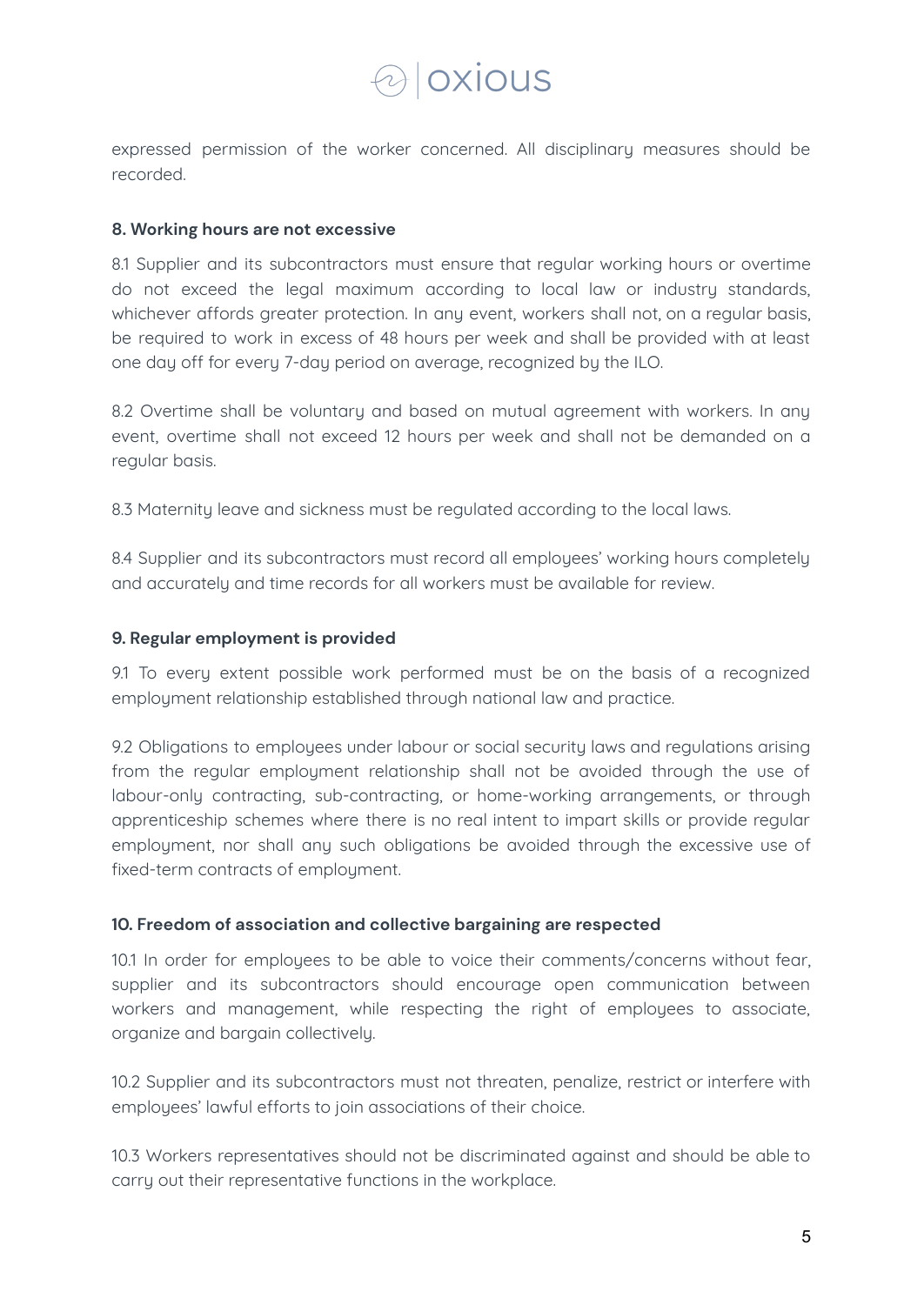

10.4 Where the right of freedom of association and collective bargaining is restricted under law, the employer facilitates, and does not hinder, the development of parallel means for independent and free association and bargaining.

#### **11. Environmental Standards**

11.1 Supplier and their subcontractors must comply with all environmental rules, regulations and standards applicable to the workplace, the products produced and the methods of manufacture and must observe environmental conscious practices in the locations where they operate and in the materials they use.

11.2 Supplier and their subcontractors are expected to treat the land they use for whatever purpose in a respectful way that does no long-term damage to it and to be respectful of the diversity of the plant and animal life with which they share it.

11.3 Supplier and their sub-contractors must comply with the Oxious B.V. Materials Policy for the use of materials in Oxious B.V. Products and the Oxious B.V. Restricted Substances List for the use of chemicals.

11.4 Hazardous substances must be stored and handled in accordance with local and national laws and regulations. The substances must be clearly marked and stored on second containment and where possible handled only above an impermeable floor. Supplier and its subcontractors must have a list of all storage tanks. Tanks should be inspected and maintained on a regular basis to avoid leakage. Empty packaging which contains hazardous substances are properly disposed of.

11.5 Employees must have appropriate training at least annually in handling chemicals in case of normal activities and in case of calamities, including use of personal protection equipment. There must be spill kits readily available in case of a spill. Employees must be trained regularly in the use of the spill kits.

11.6 Oxious B.V. encourages to reduce the water and energy usage (including electricity, gas, fuel use, and if applicable steam and compressed air) all over the supply chain.

11.7 Supplier and its subcontractors must ensure the quality of the discharged water meets the parameters as stipulated in local and national regulations and/or in the water discharge permit. Oxious B.V. encourages to improve the quality and reduce the quantities of discharged water.

11.8 Supplier and its subcontractors must segregate different waste streams (textile, paper, glass, plastic, metals, wood/pallets, and hazardous waste) at a minimum in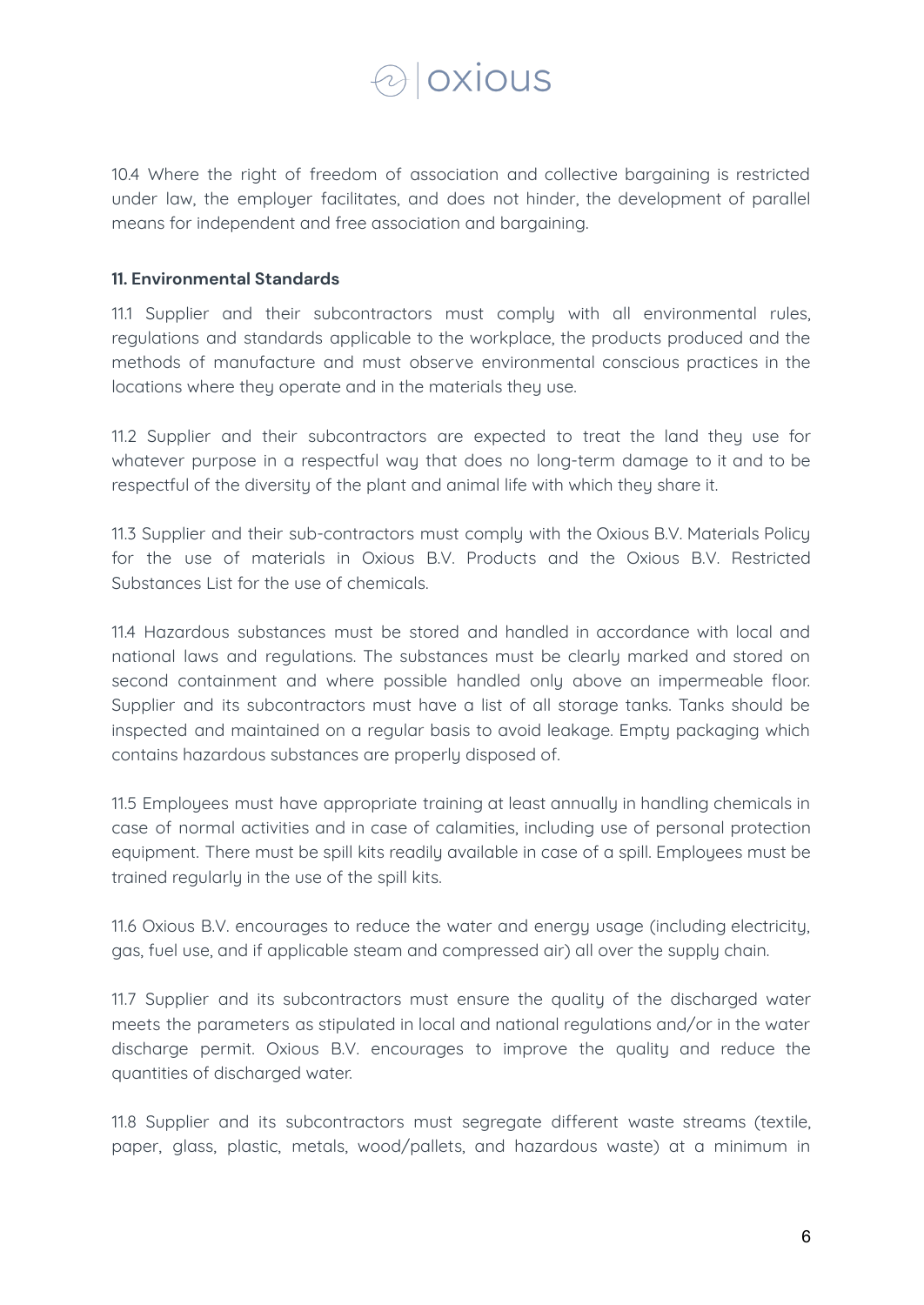### aloxious

accordance with local and national regulations. Oxious B.V. encourages to reduce the amount of waste produced and to reuse or recycle internally.

11.9 For waste collection, transport, treatment and disposal, supplier must use contractors with the required licenses as stipulated by law. They have to make sure all waste material and by products are disposed properly and environmentally responsible.

11.10 Supplier and its subcontractors must have the necessary permits for air emissions and/or report their air emissions to the relevant authorities as required by law.

#### **12. Code and system implementation**

12.1 Supplier, by signing, certifies compliance including that of the sub-contractors. It is expected to implement and maintain the necessary systems in order to ensure compliance to this code. The supplier is responsible to ensure that this Code of Conduct is implemented and adhered to by its sub-contractors. Participation is mandatory.

12.2 Supplier and its subcontractors must maintain on file all documentation needed to demonstrate compliance with this Code of Conduct and required social and environmental laws. Suppliers shall agree to make these documents available for Oxious B.V. or designated auditors and submit to audits with or without prior notice.

12.3 Supplier and its subcontractors should appoint one contact person of the management per factory who shall be responsible for implementing this Code of Conduct and communicating the code and its implications to all the factory employees. This person makes sure a copy of this code is available in the local language within each factory where Oxious B.V. products are being manufactured.

12.4 In order to verify compliance, suppliers must permit audits at any time of all the factories involved in the manufacturing of Oxious B.V. products by Oxious B.V. employees and/or accredited auditors without previous notice. As part of the monitoring process, accredited auditors must be allowed to conduct interviews with workers on a confidential basis and inspect premises.

12.5 Audits will be conducted once per uear to the least and can include interviews with management and workers, requesting access to organizational documents; certifications, codes, policies, wage specifications and working conditions.

12.6 Those suppliers identified as needing improvement must undertake changes to address the issues within an agreed timeframe.

12.7 Suppliers not willing to participate or continually failing to meet this standard will be given notice of termination.